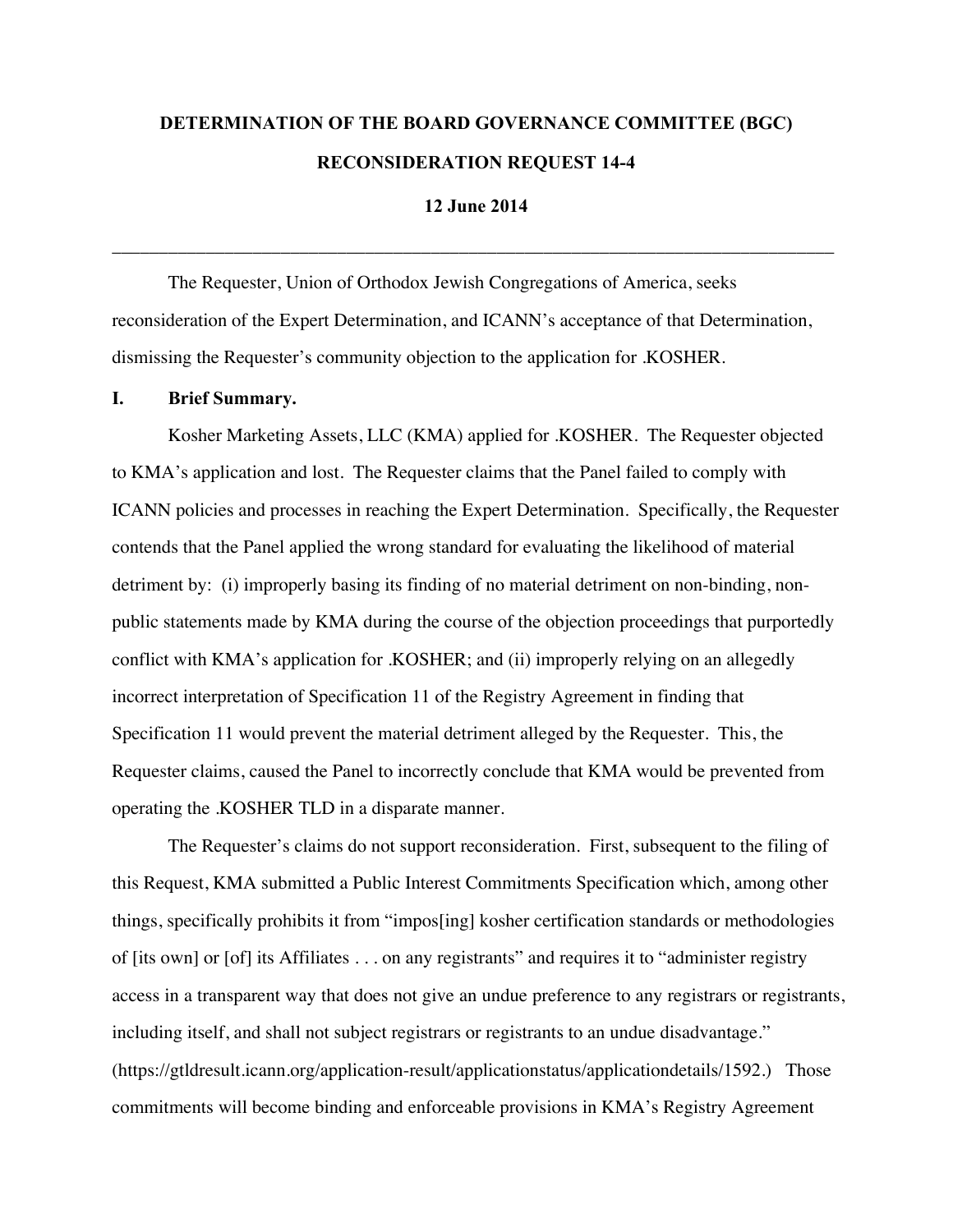and thus, contrary to the Requester's claims, will prevent KMA from operating the .KOSHER TLD in a disparate manner. As such, the Requester has not demonstrated that it has been adversely affected by the Panel's alleged failure to comply with ICANN policies and processes.

Second, there is no evidence that the Panel applied the wrong standard in contravention of established policy or procedure in evaluating the likelihood of material detriment. With respect to the first claim, the Panel is permitted to consider KMA's response to the objection on how the proposed string will actually be implemented and operated, and the Panel further rejected the Requester's claims that KMA made statements in the objection proceedings that contradicted statements made in its application. With respect to the second claim, the Requester has failed to establish that the Panel misinterpreted Specification 11 of the Registry Agreement. Therefore, the BGC concludes that Request 14-4 be denied.

**II. Facts.**

#### **A. Background Facts.**

Kosher Marketing Assets, LLC (KMA) applied for .KOSHER.

On 13 March 2013, the Requester, Union of Orthodox Jewish Congregations of America ("Requester"), objected to KMA's application asserting that there is "substantial opposition to the gTLD application from a significant portion of the community to which the gTLD string may be explicitly or implicitly targeted."<sup>1</sup> (Applicant Guidebook ("Guidebook"), § 3.2.1; New gTLD Dispute Resolution Procedure ("Procedure"), Art. 2(e).) KMA's Community Objection was properly filed with the ICC.<sup>2</sup>

On 13 May 2013, KMA responded to the Objection.

On 4 June 2013, the ICC appointed Professor Luca G. Radicati di Brozolo as the Expert ("Expert" or "Panel") to consider the Requester's Objection.

<sup>&</sup>lt;sup>1</sup> The Objection as well as this Request is supported by Star-K Kosher Certification, Inc., Kosher Supervision Service, Inc., Chicago Rabbinical Council, and the Kashruth Council of Canada. (Request, Pg. 1; *see also* Request, Section 11a., Pg. 24.)

 $2$  International Centre for Expertise of the International Chamber of Commerce.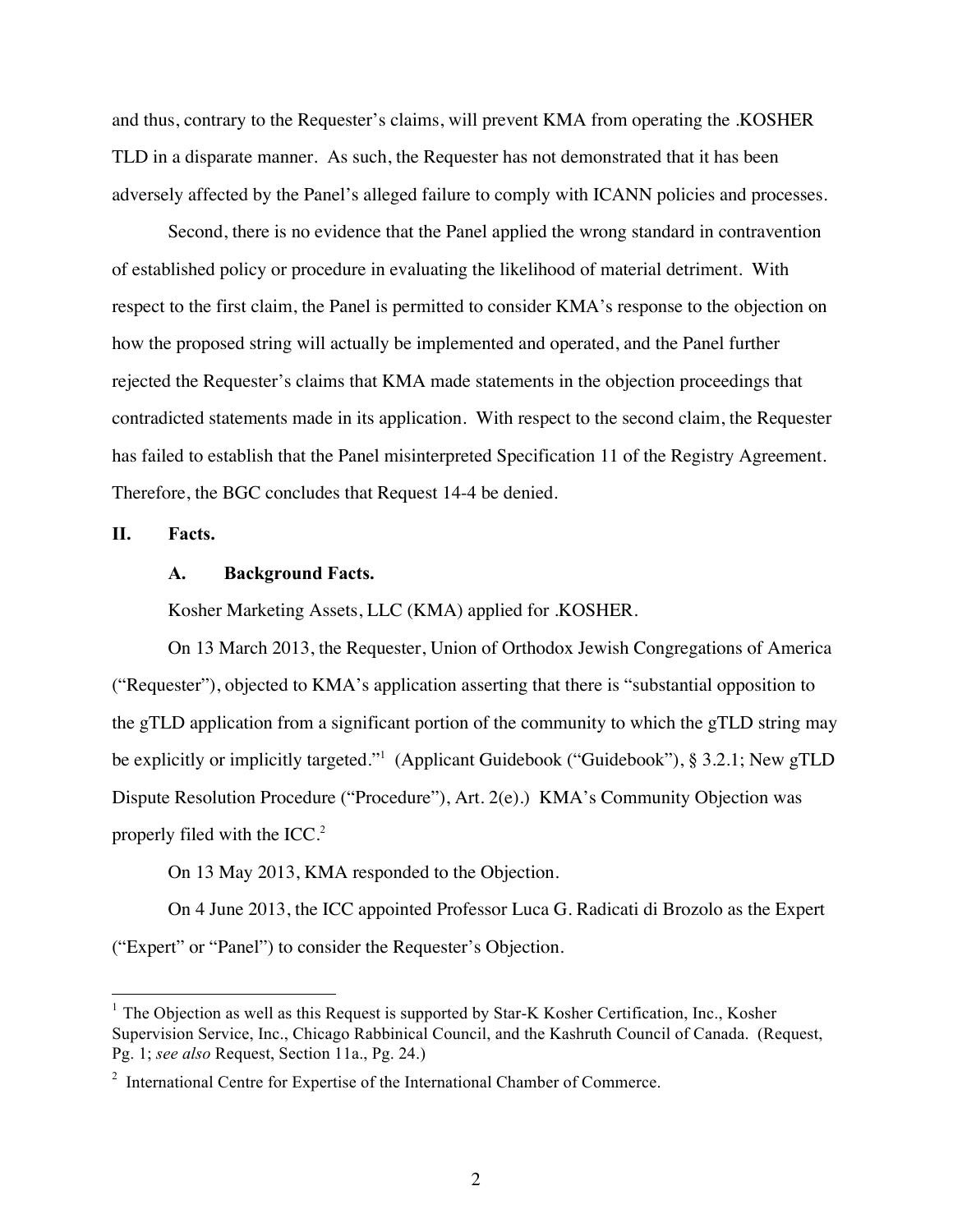On 2 September 2013, the Panel asked KMA to clarify two points. Specifically, the Panel asked KMA: (i) to explain how the limitations on registration set forth in KMA's new gTLD application are compatible with the arguments KMA made in its written submissions to the Panel concerning "material detriment"; and (ii) to clarify the conditions under which domains in the .KOSHER gTLD "will only be available to companies that have been personally visited, inspected, and are known to be using the domain to promote Kosher Certification" and who will be in charge of personally visiting the companies who seek to register the domains." (Annex F and G to Request.)

On 4 September 2013, KMA submitted the requested clarifications to the Panel, and the Requester submitted a reply on 9 September 2013.

On 14 January 2014, the Panel rendered an Expert Determination in favor of KMA and dismissed the Requester's Objection. The Panel determined that the Requester failed to satisfy its burden of proving the likelihood of material detriment. (Determination, Pgs. 21-22,  $\mathbb{J}$  92 and 94.)

On 16 January 2014, the ICC notified the Requester of the Expert Determination.

On 30 January 2014, the Requester filed Request 14-4.

On 24 April 2014, KMA submitted a Specification 11 Public Interest Commitments

("PICs"). Therein, KMA specifically committed that:

- (1) It would "administer registry access in a transparent way that does not give an undue preference to any registrars or registrants, including itself, and shall not subject registrars or registrants to an undue disadvantage[;]"
- (2) "The TLD will not be restricted to a single person or entity and/or that person's or entity's Affiliates;"
- (3) It "will not establish eligibility criteria that exclude[] registrants on the basis that they are competitors to [KMA] or its Affiliates;" and
- (4) It "will not impose kosher certification standards or methodologies of the Registry Operator or its Affiliates . . . on any registrants."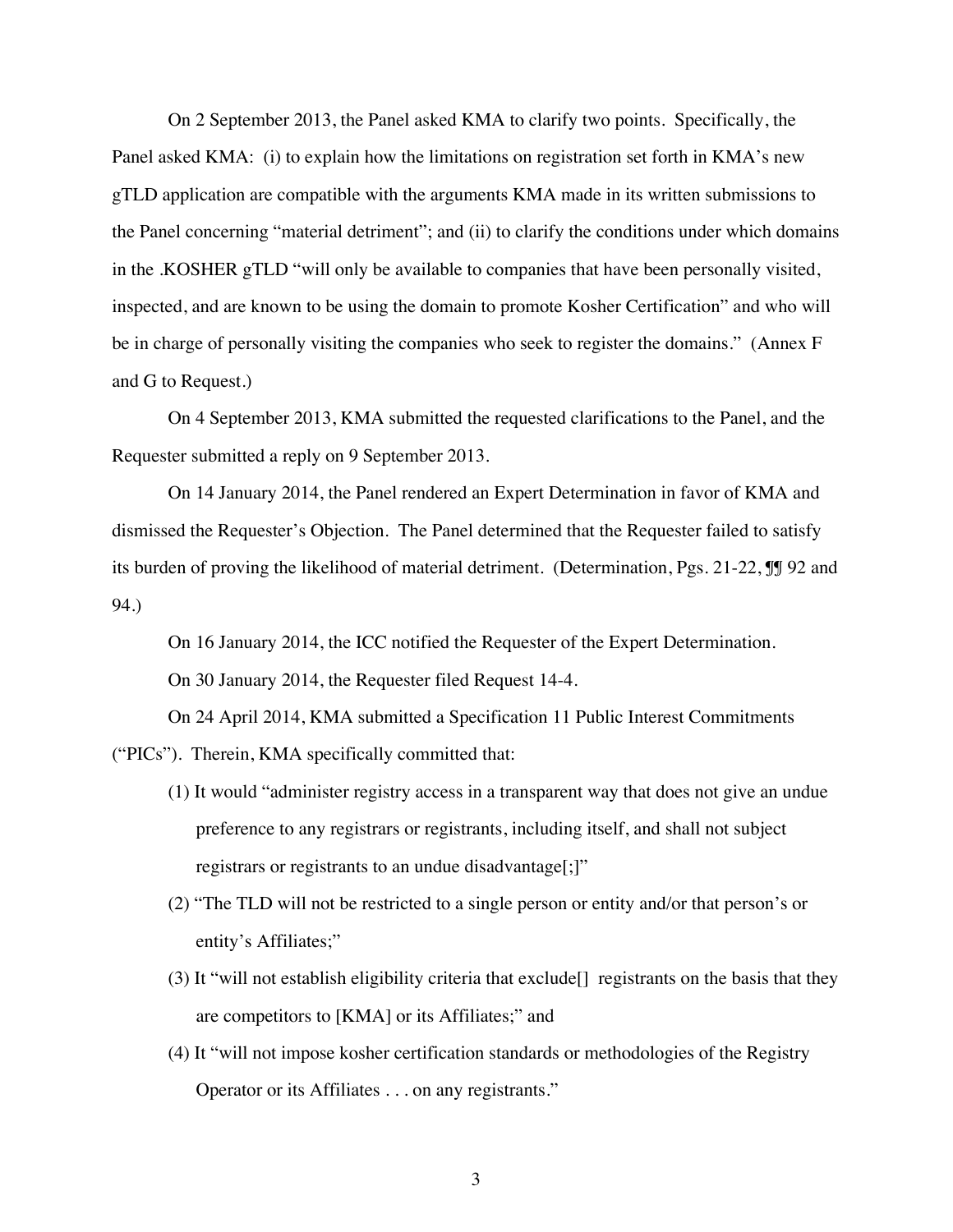(KMA's PICs, *available at* https://gtldresult.icann.org/application-

result/applicationstatus/applicationdetails/1592.)

#### **B. The Requester's Claims.**

The Requester contends that the Expert Determination reveals two failures by the Panel to comply with ICANN policies and processes. First, the Requester claims that the Panel improperly based its finding of no material detriment on "non-public, non-binding statements" made by KMA during the course of the objection proceedings and not on KMA's application, as the Requester suggests is required by the Guidebook. (Request, § 8, Pg. 11.)

Second, the Requester claims that the Expert improperly relied on a "plainly incorrect interpretation of Specification 11 [of the Registry Agreement] in finding that Specification 11 would prevent the material detriment alleged in the Objection." (*Id.*)

The Requester contends that these improper applications of ICANN policies and procedures were material to the Panel's determination and constitute proper grounds for reconsideration. (Request, § 10, Pgs. 13-14; *see also* Request, § 8, Pgs. 11-12.)

#### **C. Relief Requested.**

The Requester asks ICANN to reverse or refuse to accept the Expert Determination upholding KMA's Objection. Specifically, the Requester asks that ICANN find that: (i) the Panel's reliance on non-binding statements made by the KMA during the objection proceedings is inconsistent with ICANN policy when such non-binding statements are not reflected in the actual gTLD application at issue; and (ii) the plain language of Specification 11 does not prohibit any and all manner of discriminatory practices by a registry operator and therefore cannot, on its own, eliminate a material detriment that derives from a registry operator favoring itself and/or its own constituents. The Requester asks that KMA's Objection be remanded to the ICC for further consideration in light of the requested clarifications/findings. (Request, Section 9, Pg. 12.)

The Requester further asks for an opportunity to be heard in accordance with Article IV,

4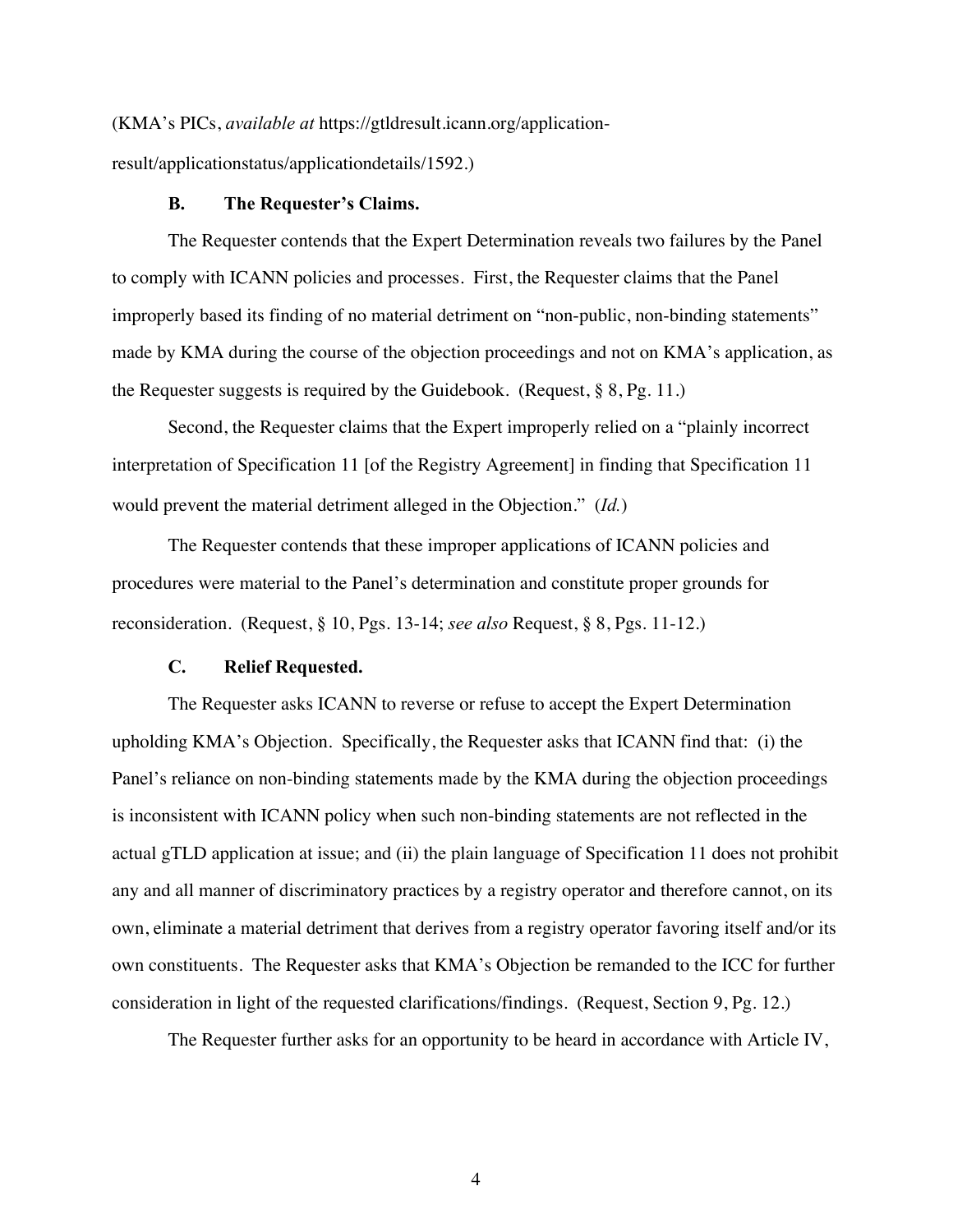Section 2.12 of ICANN's Bylaws. (Request, Pg. 1.)<sup>3</sup>

## **III. Issues.**

In view of the claims set forth in Request 14-4, the issue for reconsideration is whether the Panel applied the wrong standard for evaluating the likelihood of material detriment in contravention of established policy or process by:

- 1. Basing its finding of no material detriment on allegedly non-binding, non-public statements made during the course of the objection proceedings that purportedly conflict with KMA's application for .KOSHER; or
- 2. Relying on an allegedly incorrect interpretation of Specification 11 of the Registry Agreement in finding that Specification 11 would prevent the material detriment alleged by the Requester.

## **IV. The Relevant Standards for Evaluating Reconsideration Requests and Community Objections.**

ICANN's Bylaws provide for reconsideration of a Board or staff action or inaction in

accordance with specified criteria.<sup>4</sup> (Bylaws, Art. IV, § 2.) Dismissal of a request for

reconsideration of staff action or inaction is appropriate if the BGC concludes, or if the Board or

the New gTLD Program Committee (NGPC) agrees to the extent that the BGC deems that

further consideration is necessary, that the requesting party failed to satisfy the reconsideration

3 <sup>3</sup> Hearings are not required in the Reconsideration Process, however requestors may request a hearing. The BGC retains the absolute discretion to determine whether a hearing is appropriate, and to call people before it for a hearing. *See* Reconsideration Request Form at

http://www.icann.org/en/groups/board/governance/reconsideration/request-form-11apr13-en.doc; *see also*  Bylaws, Art. IV, § 2.12.

<sup>&</sup>lt;sup>4</sup> Article IV, Section 2.2 of ICANN's Bylaws, states in relevant part that any entity may submit a request for reconsideration or review of an ICANN action or inaction to the extent that it has been adversely affected by:

<sup>(</sup>a) one or more staff actions or inactions that contradict established ICANN policy(ies); or

<sup>(</sup>b) one or more actions or inactions of the ICANN Board that have been taken or refused to be taken without consideration of material information, except where the party submitting the request could have submitted, but did not submit, the information for the Board's consideration at the time of action or refusal to act; or

<sup>(</sup>c) one or more actions or inactions of the ICANN Board that are taken as a result of the Board's reliance on false or inaccurate material information.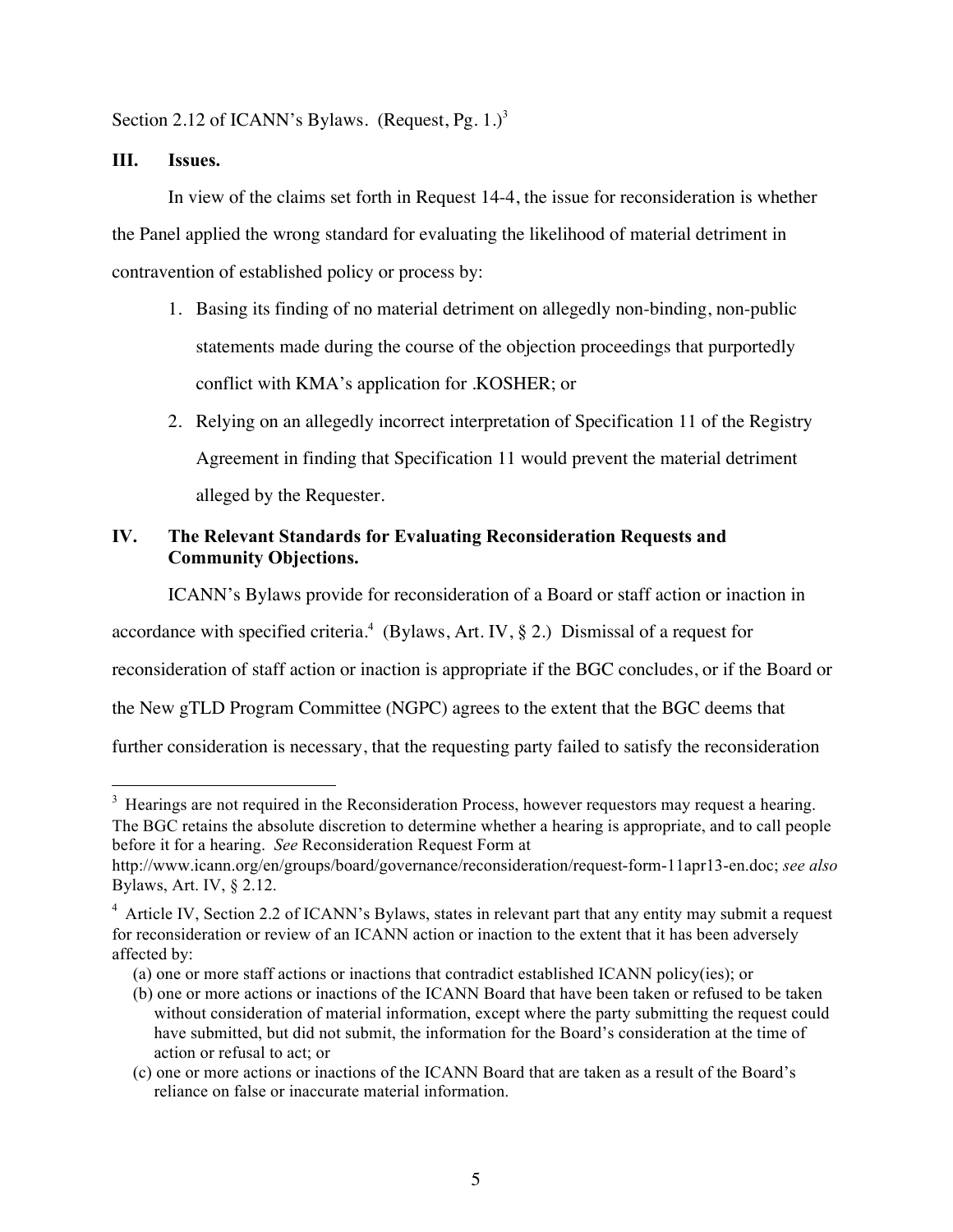criteria set forth in the Bylaws. $5$ 

In the context of the New gTLD Program, as the Requester acknowledges in the Request, the reconsideration process does not call for the BGC to perform a substantive review of expert determinations. Accordingly, the BGC is not to evaluate the Panel's substantive conclusion that the Requester failed to establish that KMA's application for .KOSHER creates a likelihood of material detriment to the community or to a substantial portion of the community, as required by the Guidebook. Rather, the BGC's review is limited to whether the Panel violated any established policy or process, which the Requester suggests was accomplished when the Panel incorrectly applied the standard for evaluating the likelihood of material detriment. (Request, § 8, Pg. 5.)

#### **V. Analysis and Rationale.**

## **A. The Requester Has Not Demonstrated that It Has Been Adversely Affected by Staff Action or Inaction.**

A party may bring a request for reconsideration of staff action or inaction only to the extent that it has been "adversely affected" by that action or inaction. (Bylaws, Art. IV, § 2.2.) The Requester argues that it has been adversely affected by the Panel's actions because if KMA is allowed to proceed with contracting for .KOSHER, KMA will be able to

'limit registration of domains . . . for its exclusive use or for use by closely affiliated organizations,' as expressly contemplated in the .kosher Application, or, at the very least, impose the Applicant's subjective kosher certification criteria as a condition of eligibility for .kosher domain name registrations, thereby allowing the .kosher Applicant to utilize its control of the .kosher TLD to change the current state of the marketplace with regard to the designation of products and entities as being 'kosher.'

(Request, § 6, Pgs. 2-3.)

5  $<sup>5</sup>$  ICANN has previously determined that the reconsideration process can properly be invoked for</sup> challenges to expert determinations rendered by panels formed by third party dispute resolution service providers, such as the ICC, where it can be stated that the Panel failed to follow the established policies or processes in reaching the expert determination, or that staff failed to follow its policies or processes in accepting that determination. *See* 

http://www.icann.org/en/groups/board/governance/reconsideration/recommendation-booking-01aug13 en.doc, BGC Recommendation on Reconsideration Request 13-5.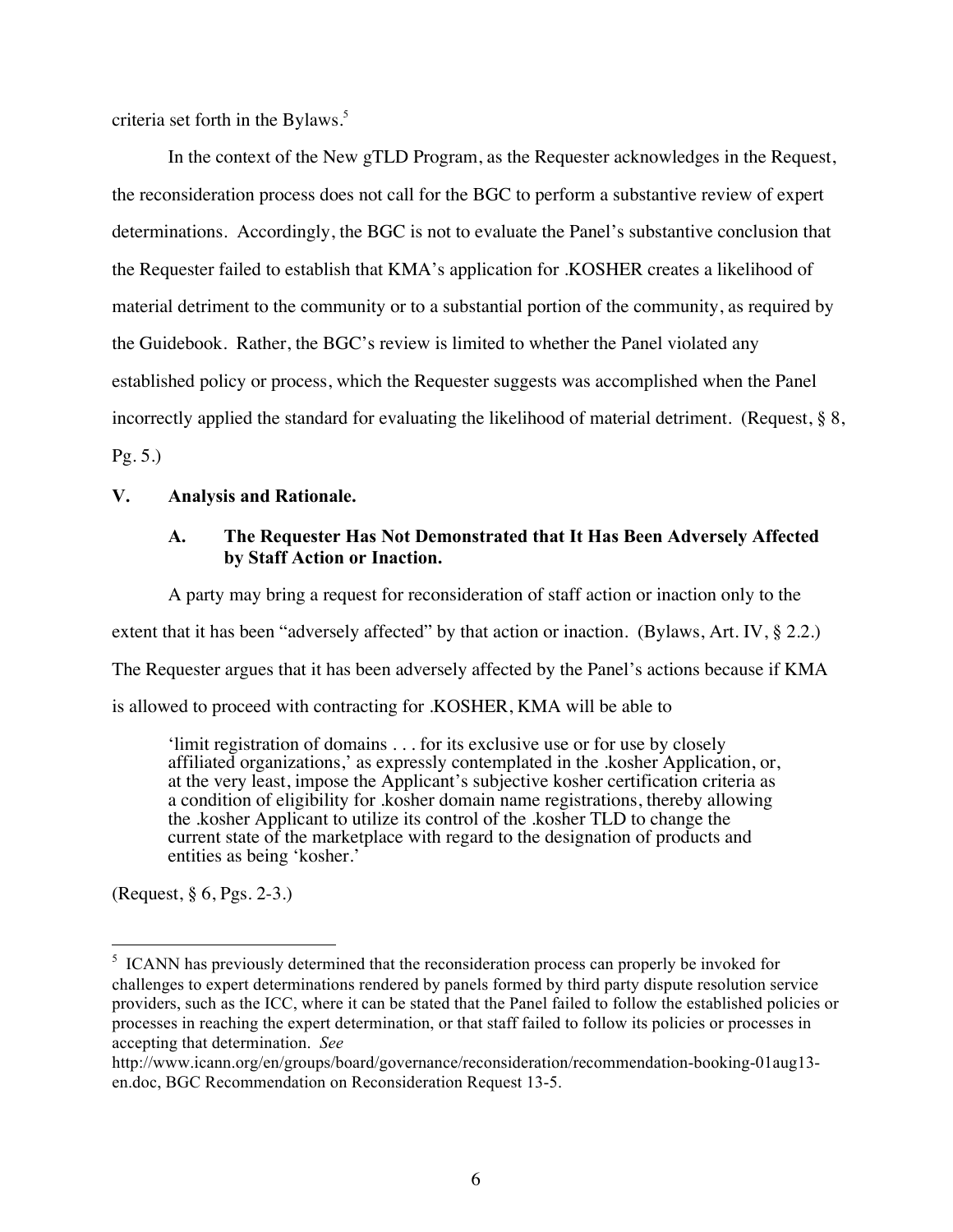However, on 24 April 2014, KMA submitted a PICs Specification that directly addresses the Requester's claims. In addition to the mandatory PICs imposed on all contract parties, registry operators were also allowed to "specify additional public interest commitments, ... transforming such commitments into binding contractual obligations" by incorporating them into Specification 11 of the Registry Agreement that the operator executes with ICANN. (Description of PIC Specification, *available at* https://www.icann.org/resources/pages/baseagreement-2013-02-05-en; PIC FAQs, *available at* 

http://newgtlds.icann.org/en/applicants/agb/base-agreement-specs-pic-faqs.)

The enforceability of an applicant's PIC specifications is further assured by ICANN's standard contractual compliance processes, as well as, the Public Interest Commitments Dispute Resolution Process ("PICDRP"). (*See* PICDRP Procedure, *available at*

http://newgtlds.icann.org/en/program-status/pddrp.)The PICDRP provides a recourse for parties who believe they have been harmed by a registry operator's "act or omission in connection with the operation of its gTLD that is non-compliant with its PICs." (*Id*. at ¶ B.1.1.) Such parties may submit complaints to ICANN if they believe that a registry operator is not complying with a PIC. (*Id.* at **J** B.1.2.) ICANN will then review the complaint, facilitate discussions between the registry operator and the allegedly injured parties, and, if necessary, submit the complaint to a standing panel charged with evaluating the registry operator's compliance with its PICs. (*Id*. at ¶¶ B.2-B.4.) If the standing panel determines that the registry operator is not compliant and the registry operator does not resolve its non-compliance, ICANN has the discretion to enforce appropriate remedial measures. (*Id*. at ¶ B.4.6.) ICANN also has the authority to impose financial sanctions on registry operators who repeatedly fail to comply with their PICs. (*Id*. at ¶ B.5.5.)

KMA's PICs specifically prohibit it from "impos[ing] kosher certification standards or methodologies of [its own] or [of] its Affiliates . . . on any registrants." (https://gtldresult.icann.org/application-result/applicationstatus/applicationdetails/1592.) KMA

7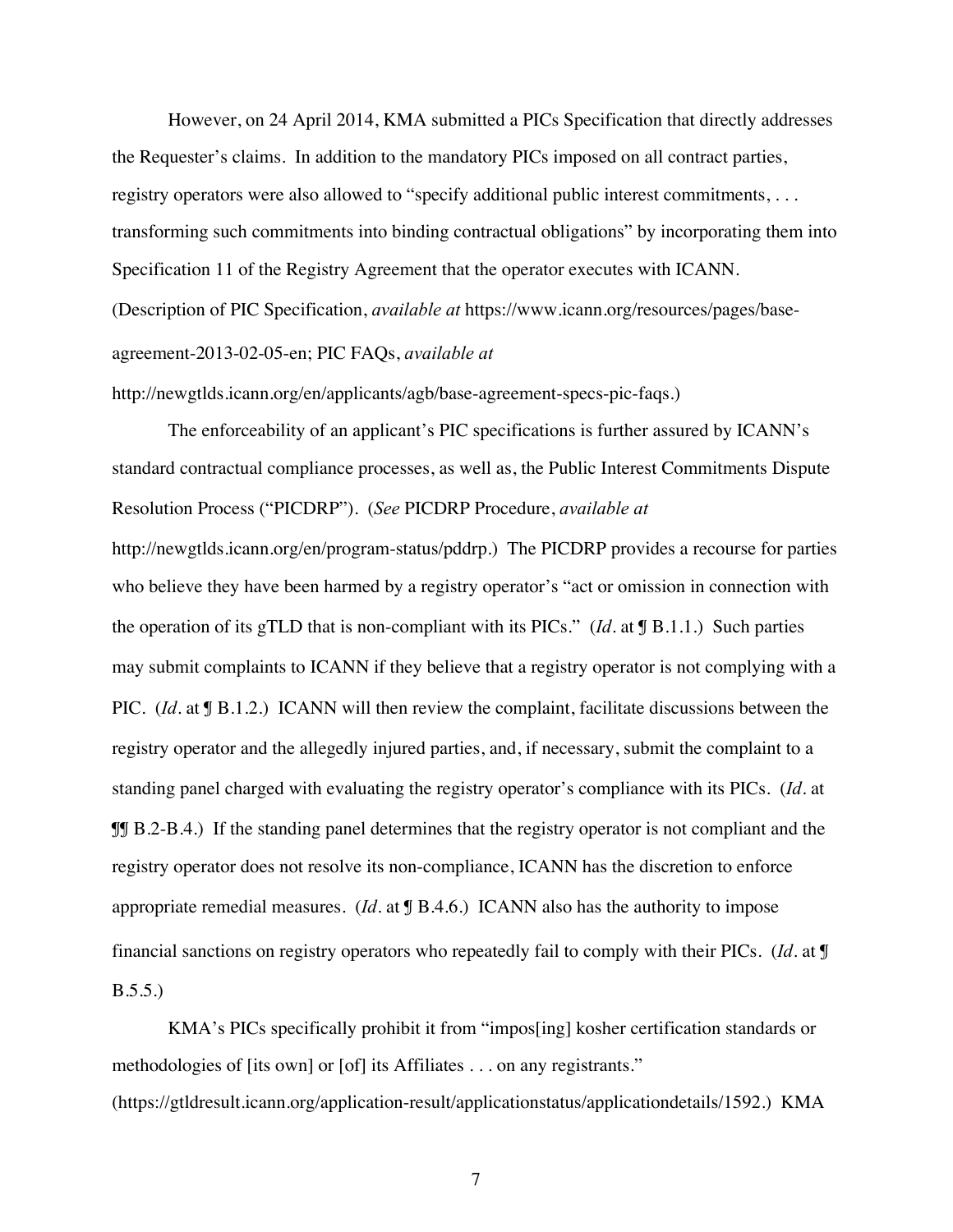further commits to "administer registry access in a transparent way that does not give an undue preference to any registrars or registrants, including itself, and shall not subject registrars or registrants to an undue disadvantage." (*Id.*) KMA further commits that "[t]he TLD will not be restricted to a single person or entity and/or that person's or entity's Affiliates (as defined in Section 2.9(c) of the Registry Agreement). The Registry Operator will not establish eligibility criteria that excludes registrants on the basis that they are competitors to Registry Operator or its Affiliates (as defined in Section 2.9(c))." (*Id.*) These are binding and enforceable commitments—as noted above, they will be incorporated into KMA's Registry Agreement. Thus, contrary to the Requester's claims, KMA is prohibited from operating the .KOSHER TLD in a disparate manner. As such, the Requester has not demonstrated that it has been adversely affected by the Panel's alleged failure to comply with ICANN policies and processes.

## **B. Requester Failed To Demonstrate That The Panel Applied The Wrong Standard For Evaluating The Likelihood of Material Detriment In Contravention Of Established Policy or Process.**

#### **1. The Panel did not Improperly Base its Finding of No Material Detriment on allegedly Non-Binding, Non-Public Statements.**

The Requester claims that the Panel improperly relied on non-public, non-binding statements that KMA made during the objection proceedings that cannot be reconciled with statements that KMA made in its application for .KOSHER. Specifically, the Requester contends that the following statements in KMA's application expressed KMA's intent to operate .KOSHER for its own benefit and to the exclusion of other members in the community of kosher certification organizations, thereby causing a material detriment to the legitimate interests of kosher consumers and members of the community of kosher certification organizations:

> • The mission of the .KOSHER TLD is to promote Kosher food certification in general, and OK Kosher Certification and its clients in particular. All registration in .KOSHER will be managed by [KMA] on behalf of OK Kosher Certification. Only those clients who pass rigorous certification will be granted use of domain names under this TLD. Given existing data on certification and a conservative forecast for adoption of .KOSHER domains, we forecast having approximately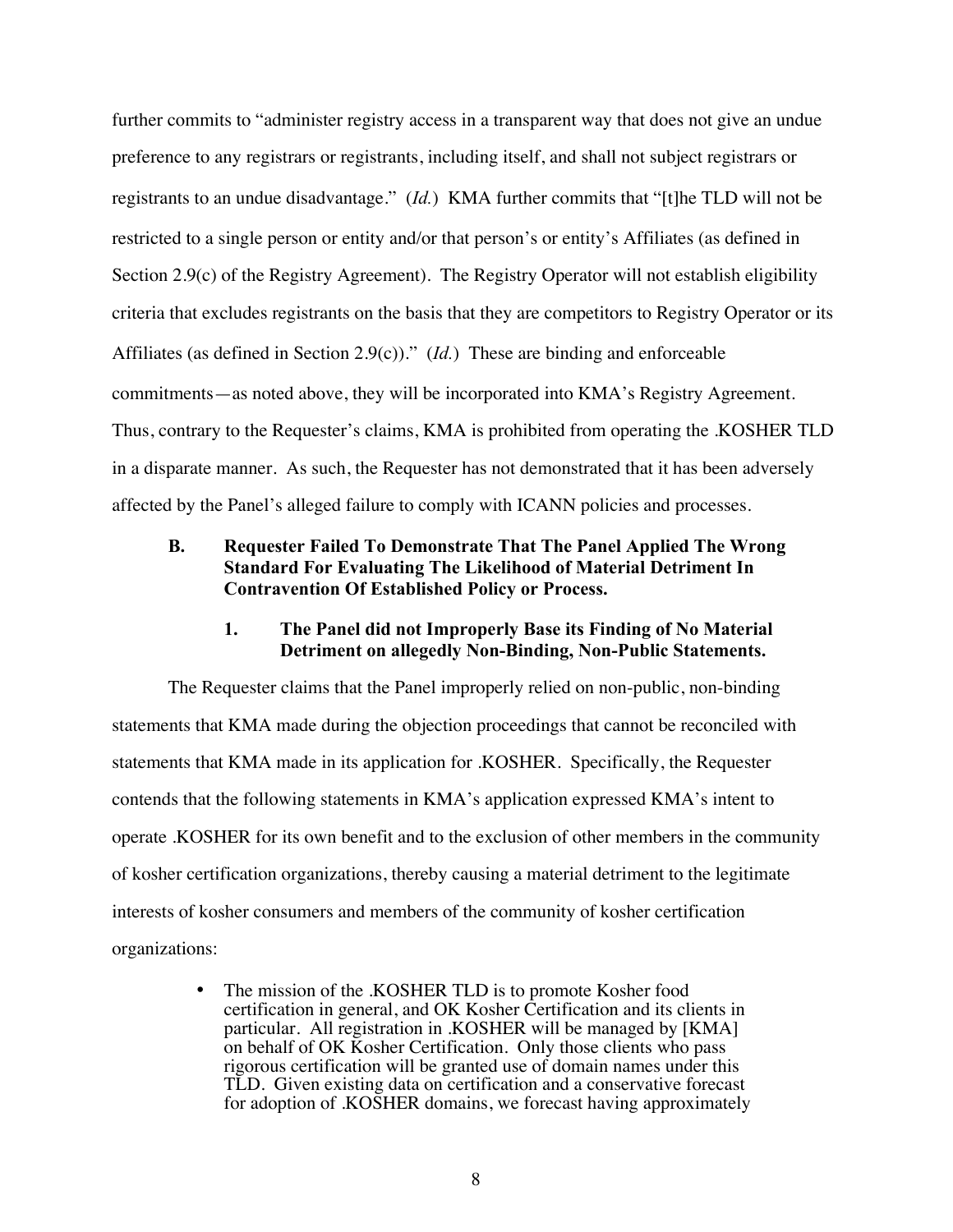636 Domains Under Management (DUMs) by the third year of operation.

- [KMA] will promote awareness of the TLD through press releases and direct communications with customers of OK Kosher Certification.
- All domains under this TLD will be managed by [KMA] on behalf of OK Kosher Certification, so they will only be made available to companies that have been personally visited, inspected, and are known to intend to use a domain to promote Kosher Certification.

The mission and purpose of this TLD is to enhance and complement existing brand strategies of [KMA] and present the organization in a consistent manner. As such, [KMA] intends to limit registration of domains either for its exclusive use or for use by closely affiliated organizations in a manner that contributes to the purpose of this TLD. [KMA] also intends to govern the domain names registered to limit confusion and enhance the user experience. To accomplish these objectives, [KMA] may be the sole registrant of domains in the TLD.

(Request, § 10.A, Pgs. 15-16, *see also* § 8, Pg. 6.).

The Requester asserts that, notwithstanding KMA's statements in its application about

how it intends to operate .KOSHER, the Panel improperly based its decision on statements made

by KMA during the course of the objection proceedings. In support of this contention, the

Requester relies on the following statements of the Panel:

While the statement in the Application that [KMA] "*intends to promote OK Kosher certification and its clients in particular*" might give the serving manner and as a closed gTLD, the likelihood of that happening is not established . . . .

Indeed, in response to the Expert's request, [KMA] explicitly stated that responsibility for the verification will lie with the "*prospective registrant's own kosher organization.*" This seems evidence enough of the lack of ground to the Objector's claim that only [KMA] will verify eligibility and will be able to determine arbitrarily what registrants will have access to ".kosher" domains. On the other hand, the fact that registration will be subject to some form of third party verification of the conformity of objective standards provides precisely reassurance that the ".kosher" gTLD will only be available to registrants who use the domain for legitimate users, in line with concerns raised by the objector.

(Request, § 10.A, Pg. 17; *see also,* Determination, ¶¶ 78-79.) The Requester contends that the

Guidebook limits the Panel's analysis to whether "the application creates a likelihood of material detriment" and therefore the Panel applied the wrong standard by evaluating whether, based on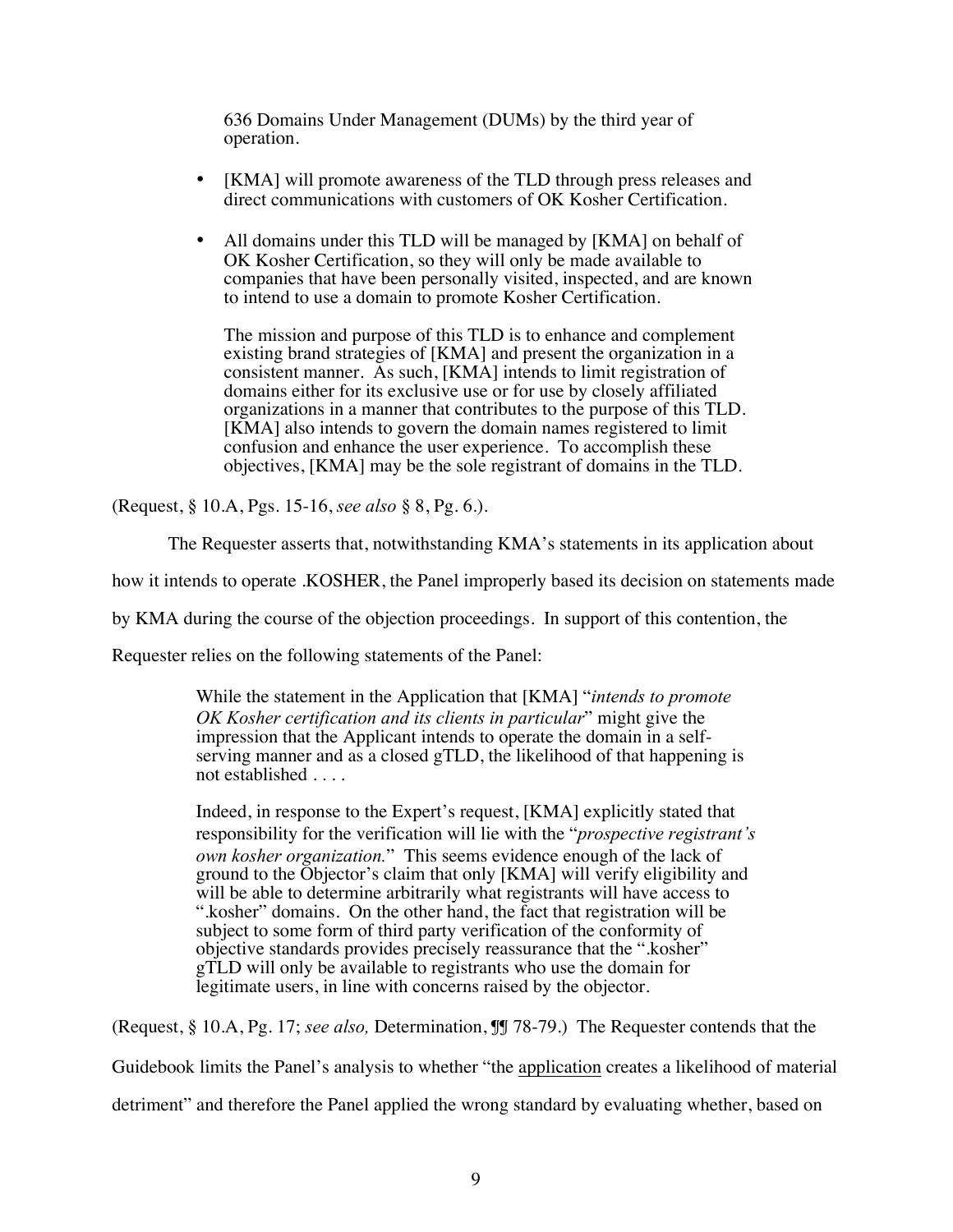the statements made during the objection proceedings, KMA is "likely to operate the TLD in a manner that creates a material detriment." (Request, § 10.A., Pg. 17 (emphasis in original).)

To prevail on a community objection, the objector must, among other things, establish that the "application creates a likelihood of material detriment to the rights or legitimate interests of a significant portion of the community to which the string may be explicitly or implicitly targeted." (Guidebook, § 3.5.4.) The Guidebook includes a list of relevant factors that could be used by a panel in making this determination. The factors include, but are not limited to, the following:

- Nature and extent of damage to the reputation of the community represented by the objector that would result from the applicant's operation of the applied-for gTLD string;
- Evidence that the applicant is not acting or does not intend to act in accordance with the interests of the community or of users more widely, including evidence that the applicant has not proposed or does not intend to institute effective security protection for user interests;
- Interference with the core activities of the community that would result from the applicant's operation of the applied-for gTLD string;
- Dependence of the community represented by the objector on the DNS for its core activities;
- Nature and extent of concrete or economic damage to the community represented by the objector that would result from the applicant's operation of the applied-for gTLD string; and
- Level of certainty that alleged detrimental outcomes would occur.

#### (Guidebook, § 3.5.4.)

Here, the Panel correctly referenced the above standard in the Expert Determination

(Determination, ¶ 75), and specifically rejected the Requester's contention that KMA "cannot

escape" the language of its application. The Panel noted:

In the opinion of the Expert, whether an application for a gTLD may give rise to some form of detriment must be assessed by reference, not to the moment of submission of the application, but by reference to the time when the gTLD will be active, and taking into consideration any intervening circumstances. It is only at that time that any detrimental effect of the application will become concrete and relevant.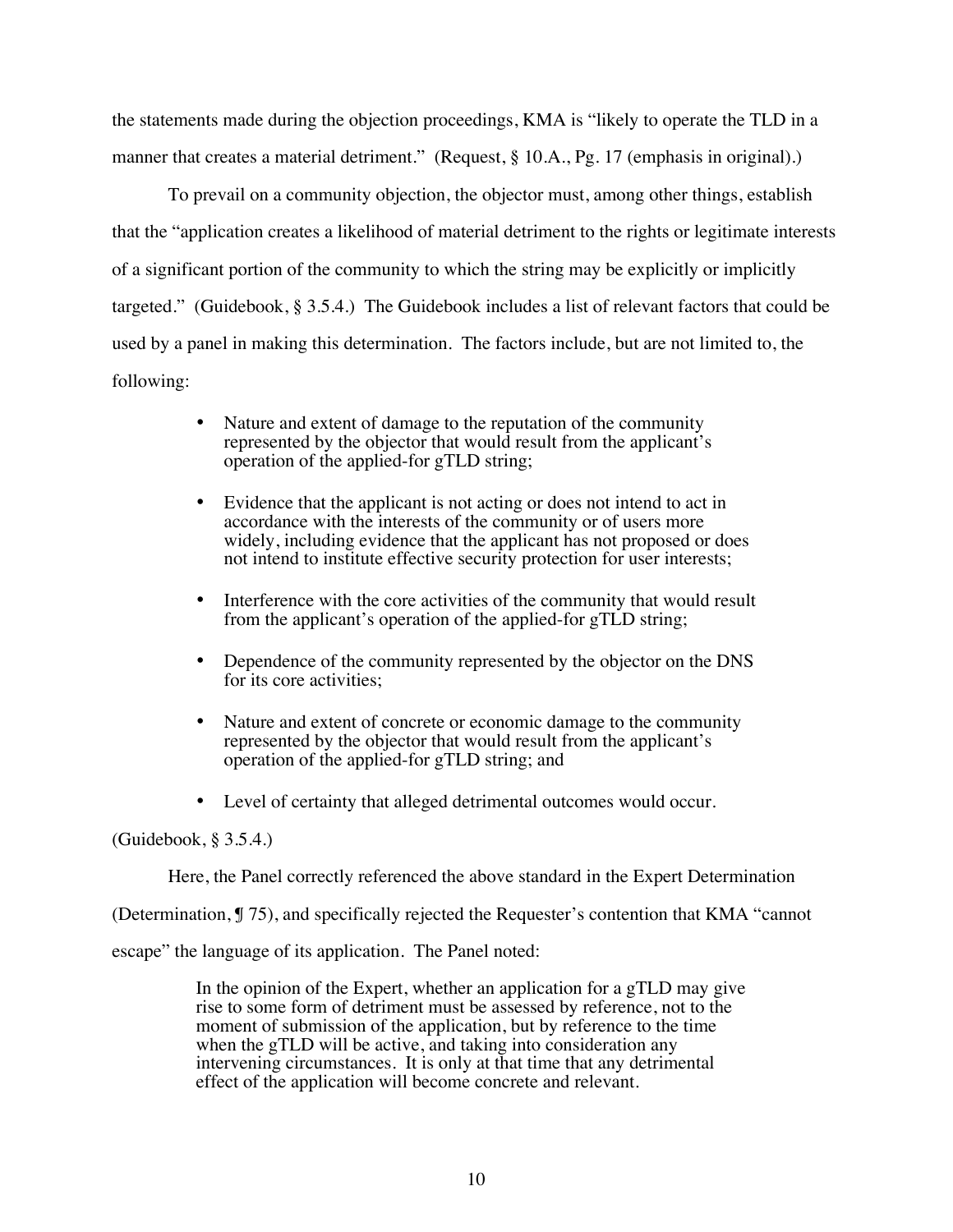(Determination, ¶ 85.) The Panel's interpretation is not inconsistent with the standard for evaluating material detriment, which (as illustrated by the discretionary factors noted above) is premised on the likelihood that the alleged detriment will result from the applicant's operation of the applied-for string. The Procedure makes clear that, in addition to applying the standards that have been defined by ICANN, the panel "may refer to and base its findings upon the statements and documents submitted and any rules or principles that it determines to be applicable." (Procedure, Art. 20(b).) The standard therefore does not limit the Panel only to a review of the application. Rather, under the standard, the Panel is permitted to consider the applicant's response to the objection on how the proposed string will actually be implemented and operated.<sup>6</sup>

The Requester had an opportunity to challenge KMA's statements. In fact, the Requester specifically identified the alleged contradictions for the Panel in its Supplemental Pleading. (Determination, ¶ 70.) The Panel rejected the Requester's claims and determined there was simply no evidence that the alleged detriment was likely to result from KMA's operation of .KOSHER. In particular, the Panel disagreed with the Requester that the application indicated that only KMA will verify the eligibility to use .KOSHER. (*Id.* at ¶ 79.) The Panel stated:

> The Objector had not explained how the operation of the ".kosher" domain by [KMA] would damage the community oriented nature of kosher certification. There is no evidence that only [KMA] would be able to declare a food manufacture kosher, thereby excluding [kosher certification organizations] from this activity. Likewise, there is no persuasive evidence that the operation of the TLD by [KMA] would lead to significant confusion in consumers or others with a stake in kosher. Equally unsupported is the argument that the word kosher will become "exclusively associated" with [KMA], as is the one that there would be a "single entity" with "unilateral authority" to determine what is kosher. There is also no indication that ".kosher" will be used to provide certification services.

(*Id.* at  $\int$  77.) The Panel further determined that KMA's assurances made during the course of the

6 <sup>6</sup> The Requester's reference to and reliance on determinations rendered by other expert panels is misplaced. (Request,  $\S 10.A.,$  Pg. 18, fn. 35.) As noted by the BGC previously, the fact that another expert panel may have come to a different conclusion (based on different evidence) does not mean that this Panel violated an established policy or process. (*See* 

http://www.icann.org/en/groups/board/governance/reconsideration/13-21/determination-europeanlotteries-21jan14-en.pdf, BGC Determination on Reconsideration Request 13-21.)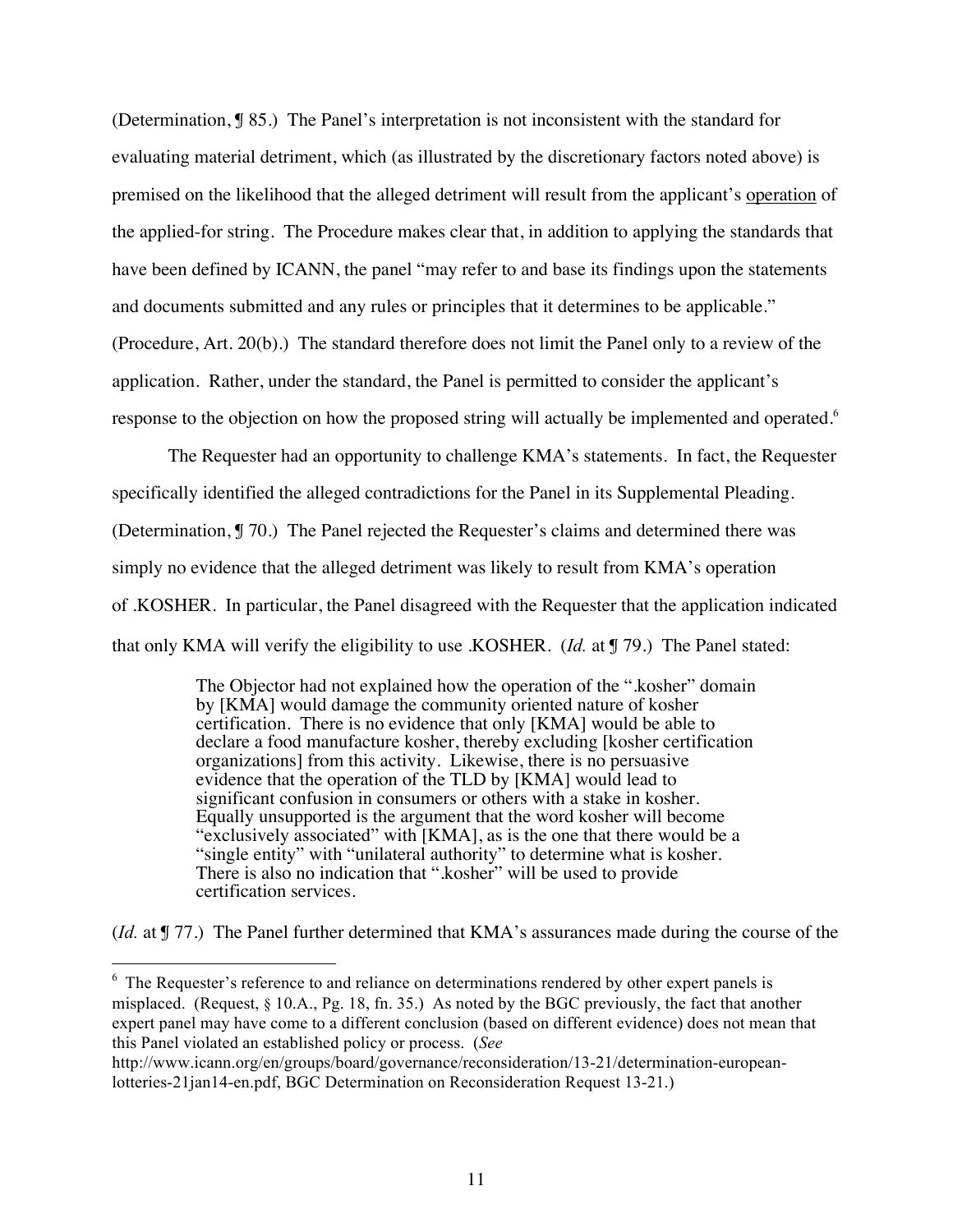proceedings as to the accessibility of the registry to other members of the kosher certification organization community were "convincing and made in good faith."<sup>7</sup> (*Id.* at ¶ 87.) The Panel also determined that, to the extent KMA eventually attempted to operate .KOSHER as a "closed" registry, there is no evidence that there would not be sufficient safeguards in place to protect against the alleged detriment.<sup>8</sup> (*Id.* at **J** 88.) In balancing the factors for evaluating material detriment, the Panel concluded:

> [T]he Expert finds that the Objector has not convincingly proven its claim that the Application will impact negatively on itself, the community of [kosher certification organizations] or the broader community of persons or entities with a stake in kosher. Specifically, it has not demonstrated that the Application could damage the economic or other interests of the [kosher certification organization] community or its reputation or could interfere with the community's core activities, or that the Applicant does not intend to act in accordance with the interests of the community. Absent such evidence, there can be no finding of material detriment to the community or to a substantial portion of it, as required by the Objection Procedure.

(*Id.* at ¶ 92.) While the Requester may disagree with the Panel's conclusions, the Requester's

disagreement is not a proper basis for reconsideration.

Based on the above, there is no support for the Requester's contention that the Panel

improperly relied on allegedly non-public, non-binding statements KMA made during the

objection proceedings that purportedly conflict with KMA's application for .KOSHER.

7  $\frac{7}{1}$  The Panel also noted that KMA's assurances will be made public by virtue of the Expert Determination being published in accordance with Article 21(g) of the Procedure. (Determination,  $\sqrt{87}$ ) KMA's assurances/clarifications are clearly set forth in the Expert Determination (*Id.* at ¶¶ 72-74). KMA's commitment to operate .KOSHER in a transparent manner consistent with the principles of openness and non-discrimination were also made public in a letter to ICANN. (*See* 27 November 2013 Letter from Rabbi Bernard Levy to Fadi Chehadé, *available at* http://www.icann.org/en/news/correspondence/levyto-chehade-27nov13-en.) There is therefore no support for the Requester's claim that KMA's statements regarding the accessibility of .KOSHER were not made public.

<sup>&</sup>lt;sup>8</sup> The Requester asserts that the Panel incorrectly assumed that statements made by KMA during the objection proceedings would be subject to the public interest commitments dispute resolution procedure ("PICDRP"). (Request, Section 10.A., Pg. 19.) The Requester misstates the Panel's conclusions in this regard. In evaluating the safeguards available to protect against abuse, the Panel correctly noted that KMA would be required to execute a Registry Agreement ("RA") and would be subject to the PICs set out in Specification 11 and incorporated into the RA. (Determination, ¶¶ 82-83.) The Panel further noted that the RA and PICs would be binding on KMA and that the Requester can rely on the PICDRP should KMA operate .KOSHER inconsistent with its Specification 11 commitments. (*Id.* at ¶ 84.)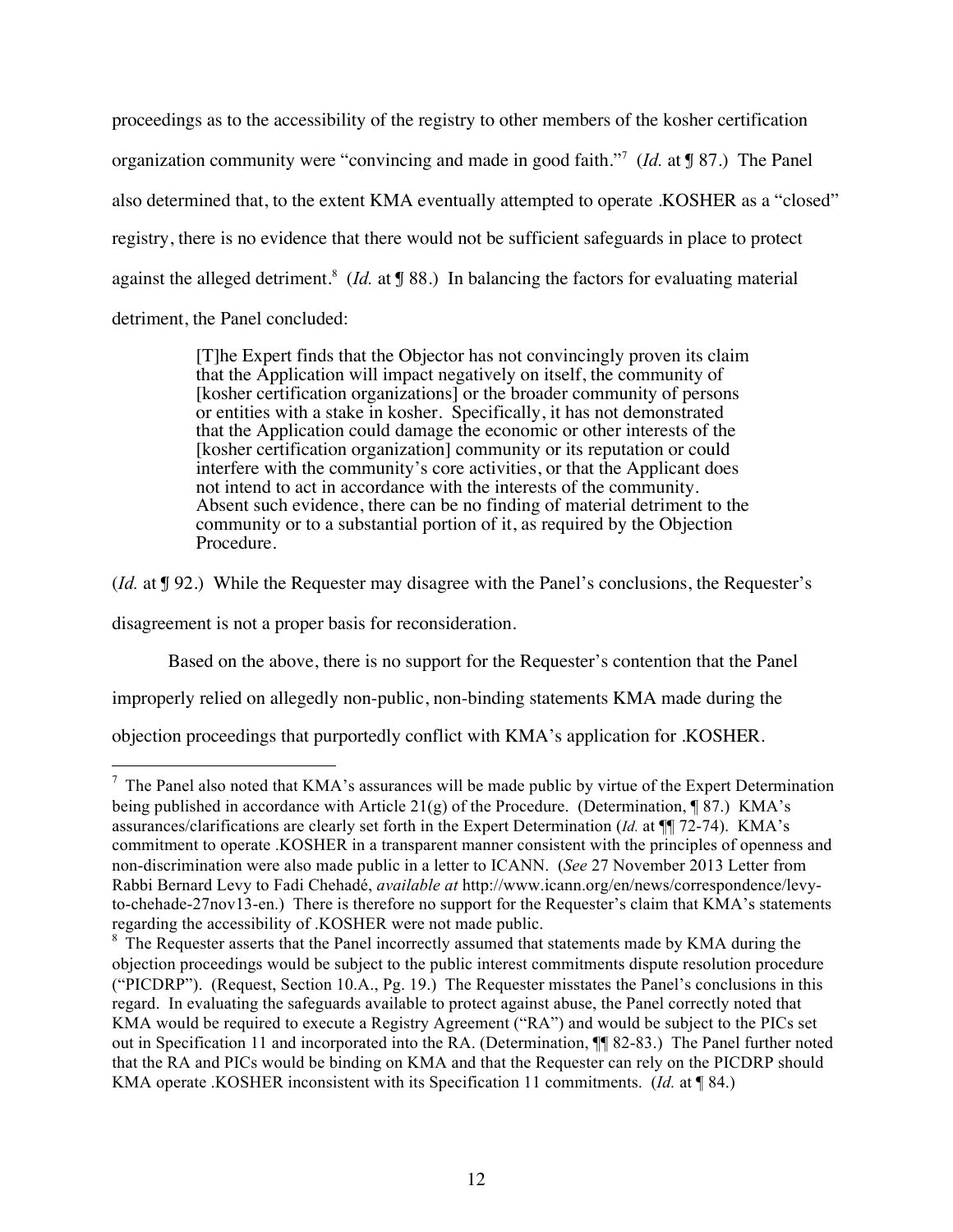Furthermore, as was discussed above, KMA has subsequently agreed to further PICs regarding the accessibility of the registry to other members of the Kosher certification organization community. Those PICs, which will be incorporated into KMA's Registry Agreement, are binding and enforceable and will protect against the material detriment alleged by the Requester.

## **2. The Panel did not Improperly Rely on an Allegedly Incorrect Interpretation of Specification 11 in finding that Specification 11 would Prevent the Material Detriment Alleged by the Requester.**

The Requester claims that the Expert Determination was premised on an interpretation of Specification 11 of the Registry Agreement that is not supported by the plain language of the Specification. Specifically, the Requester contends that Article 3(c) of Specification 11 is about "transparency," and thus will not restrict KMA's ability to subjectively determine eligibility criteria for .KOSHER so long as KMA publishes such criteria and even-handedly applies the criteria. (Request, § 10.B, Pgs. 20-21.)

As the Panel correctly notes in the Expert Determination, after KMA submitted its application for .KOSHER, ICANN approved revisions to the New gTLD Registry Agreement that included certain public interest commitments or PICs. (Determination, ¶ 86; *see also* 2 July

2013 NGPC Resolution *available at* 

http://www.icann.org/en/groups/board/documents/resolutions-new-gtld-02jul13-en.htm#1.d*;* 

Annex 1, New gTLD Agreement *available at* 

http://www.icann.org/en/groups/board/documents/resolutions-new-gtld-annex-1-item-1d-02jul13-en.pdf*.*) The PICs are contained in Specification 11 of the Registry Agreement, and generally were created in response to GAC Advice.<sup>9</sup> (*See* Beijing Communiqué *available at*  http://www.icann.org/en/news/correspondence/gac-to-board-18apr13-en.pdf.)

<sup>.&</sup>lt;br>9 <sup>9</sup> GAC refers to ICANN's Governmental Advisory Committee. ICANN's Bylaws require ICANN to take into account the GAC's advice on public policy matters in the formulation and adoption of policies. (Bylaws, Art. XI, § 2.1.j.) In the context of the New gTLD Program, there are also specific procedures pursuant to which the GAC may provide advice to ICANN on new gTLDs. (Guidebook, Section 3.1.)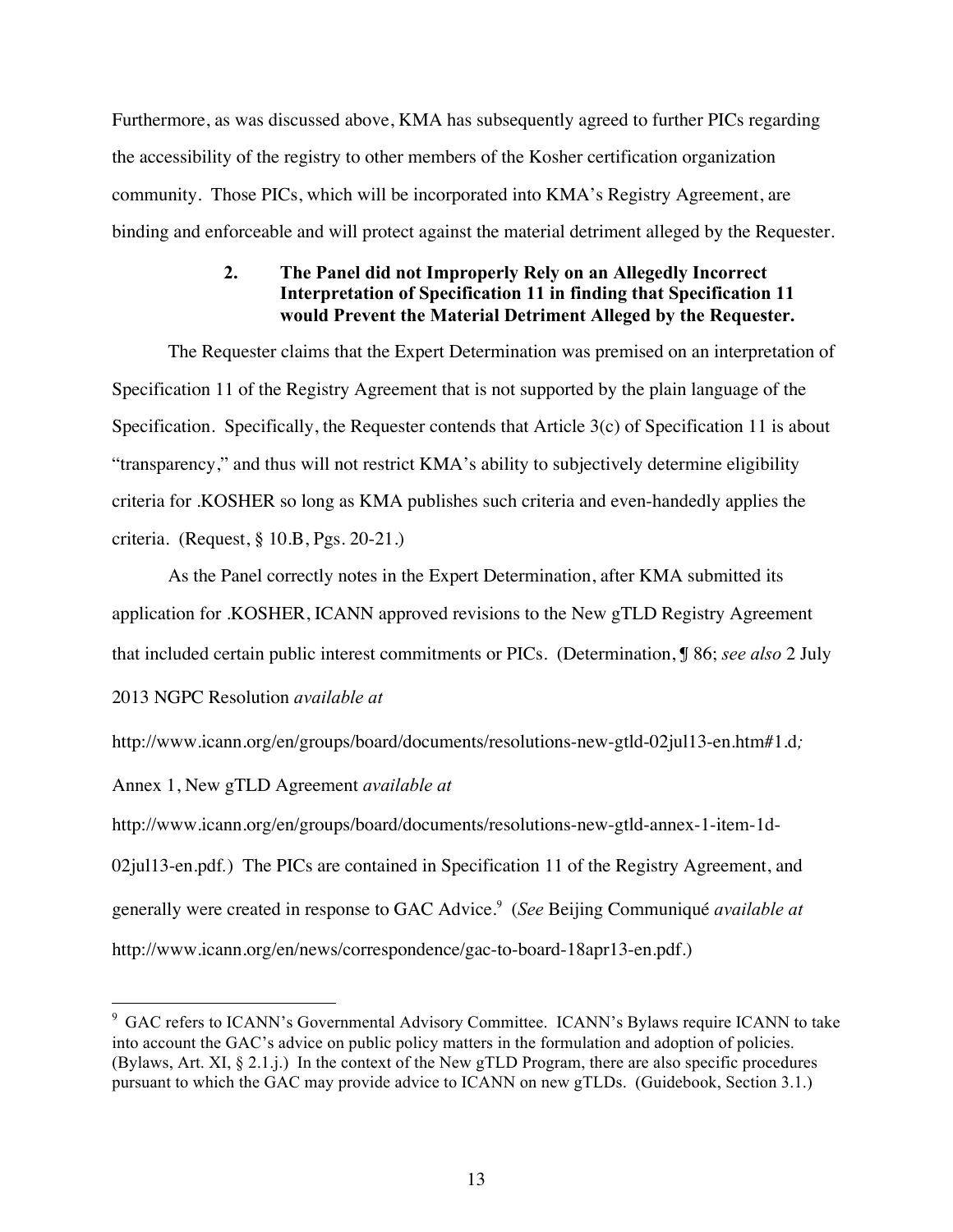Article 3 of Specification 11 provides:

Registry Operator agrees to perform the following specific public interest commitments, which commitments shall be enforceable by ICANN and through the PICDRP. Registry Operator shall comply with the PICDRP. Registry Operator agrees to implement and adhere to any remedies ICANN imposes (which may include any reasonable remedy, including for the avoidance of doubt, the termination of the Registry Agreement … ) following a determination by any PICDRP panel and to be bound by any such determination.

(Annex 1, New gTLD Agreement.) Subsection (c) identifies the following PIC:

Registry Operator will operate the TLD in a transparent manner consistent with general principles of openness and non-discrimination by establishing, publishing and adhering to clear registration policies.

 $(Id.)^{10}$ 

The Requester has failed to establish that the Panel misinterpreted Article 3(c) of Specification 11. Contrary to the Requester's assertion, Article 3(c) does impose limitations upon the operation of a restrictive TLD regardless of how transparent a registry's operations may be. As ICANN confirmed in its correspondence to the GAC (in response to requests made by the GAC in the Buenos Aires Communiqué), the "contractual language [of Article 3(c)] focuses on transparency because of the central role transparency plays in ensuring that restrictions do not provide undue preferences or subject parties to undue disadvantages." (*See* Attachment B to Annex S to Request: 10 February 2014 Letter from ICANN to GAC Chair.) In other words, Article 3(c) is intended to prohibit a registry from enforcing exclusive eligibility criteria for generic strings, such as .KOSHER. (*Id.*)

Here, the Panel correctly interpreted the intended purpose and effect of Article 3(c). The Panel concluded that:

 $10$  As previously noted, the Procedure makes clear that, in addition to applying the standards that have been defined by ICANN, the Panel "may refer to and base its findings upon the statements and documents submitted and any rules or principles that it determines to be applicable." (Procedure, Art. 20(b).) Thus, there can be no question (nor does the Requester challenge) that the Panel's consideration of Specification 11 in evaluating the likelihood of material detriment and specifically, whether there are adequate safeguards to protect against the detriment alleged by the Requester, is consistent with the procedure for evaluating objections.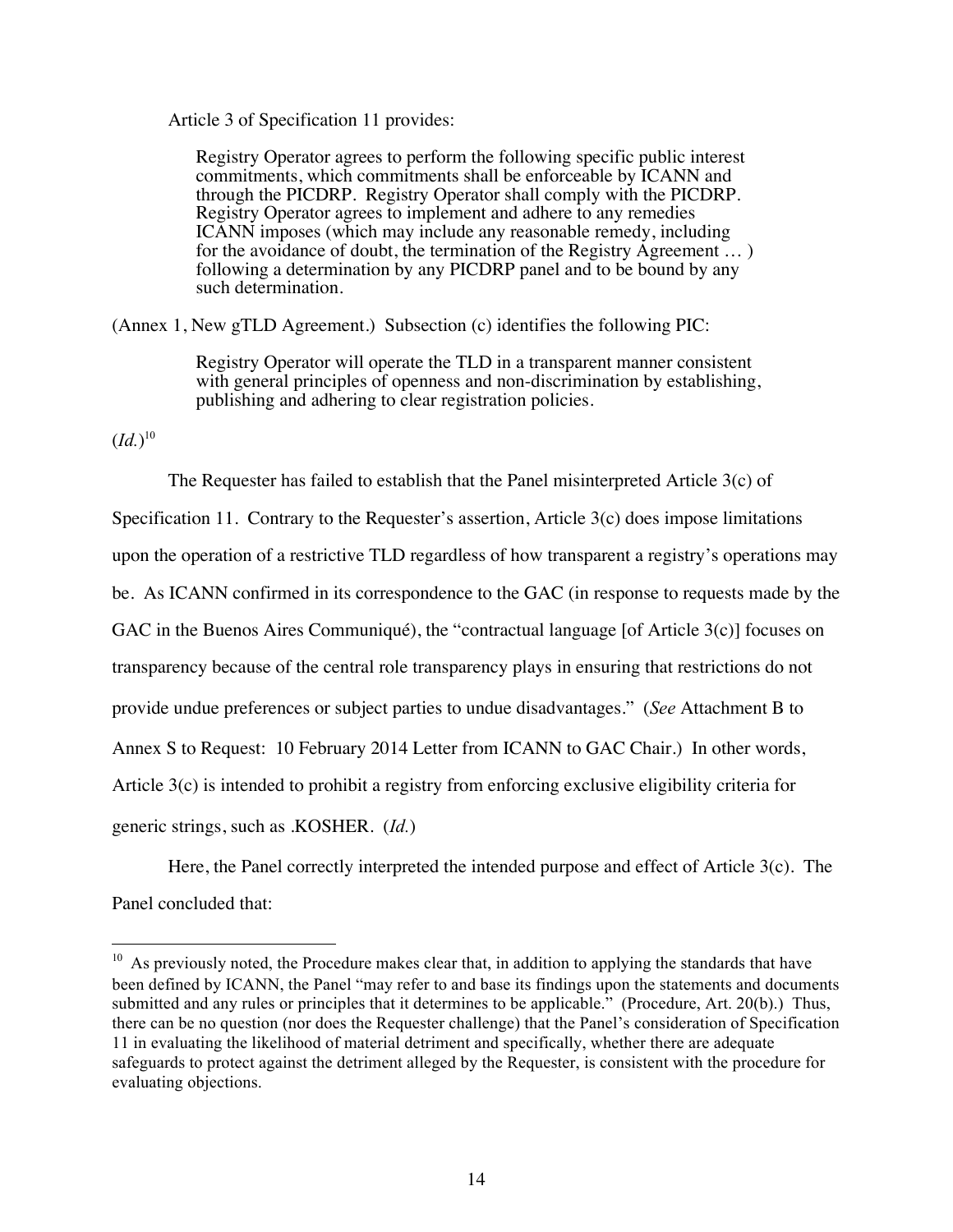[T]here is no basis for the Objector's argument that the Applicant would be in a position to apply "*subjective standards to exclude the Objector and its clients or to contradict the Objector's certification standards, so long as it did so openly and equally*."

(Determination, ¶ 84 (emphasis in original).) The Panel's conclusion is consistent with Article 3(c), which would prohibit KMA from granting undue preference to its affiliates, or subjecting potential registrants, such as the Requester and its clients, to undue disadvantages. There is no support for the Requester's contention that the Panel improperly relied on an incorrect interpretation of Article 3(c) of Specification 11. The Panel evaluated the likelihood of material detriment consistent with the standards set forth in the Guidebook and concluded, among other things, that there are sufficient safeguards to protect against the detriment alleged by the Requester. The BGC will not re-evaluate the Panel's substantive determination in this regard.

Moreover, as is discussed above, in light of KMA's PICs, KMA will be explicitly prohibited from applying subjective standards in a manner that gives undue preference to any registrars, unduly disadvantages any registrars, or imposes its kosher certification standards on any registrants.

#### **VI. Decision.**

Based on the foregoing, the BGC concludes that the Requester has not stated proper grounds for reconsideration, and therefore denies the Requester's Reconsideration Request (including the Requester's request for a hearing). As there is no indication that the Panel or ICANN violated any policy or process in reaching or accepting the Determination, this Request should not proceed and the BGC does not think that a hearing would offer any additional information that would change this decision. If the Requester believes that it has somehow been treated unfairly in the process, the Requester is free to ask the Ombudsman to review this matter.

In accordance with Article IV, Section 2.15 of the Bylaws, the BGC concludes that this determination is final and that no further consideration by the Board (or the New gTLD Program Committee) is warranted.

In terms of timing of the BGC's Determination, we note that Section 2.16 of Article IV of

15